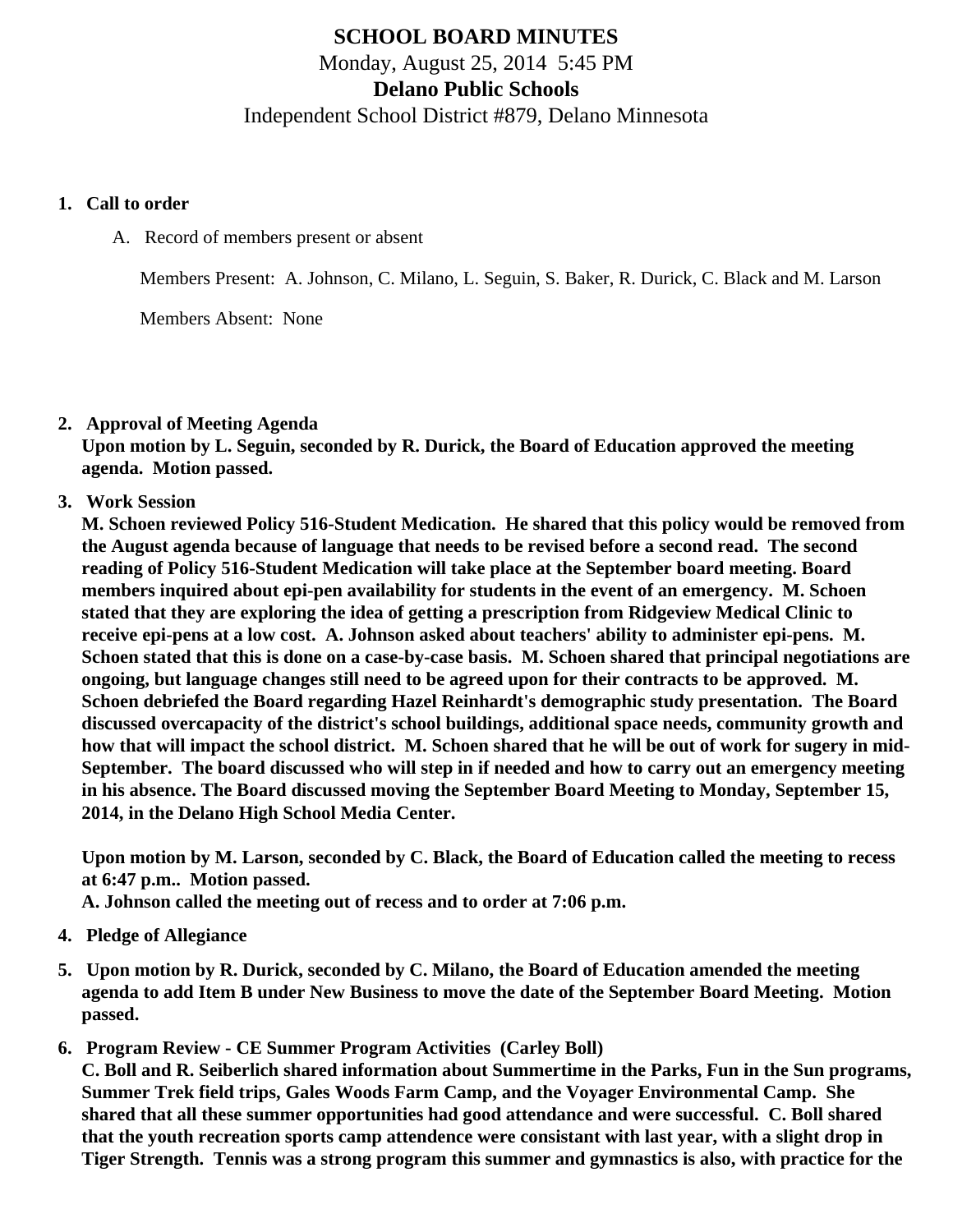Mega travelling teams held year round. She added that the summer aquatics program were strong, with a large increase in private lessons. C. Boll shared that the pool area had been updated, painted and new signs were installed in anticipation of the new girls swim team. R. Sieberlich reported on Tiger Kids Club and how they changed the creative play themes every three weeks which enhanced the program and the learning/play environment. C. Boll and R. Sieberlich shared a TKC student flood report that was produced down by the Crow River at the time Channel 9 news was filming a report for the evening news. This was a great opportunity for the students to interact with Fox 9 staff and experience what a reporter does. B. Sieberlich added that 5th and 6th grade after school child care has been added to Tiger Kids Club offerings. A. Johnson asked where they were going to put the 5th and 6th graders needing care. B. Sieberlich shared that they have gotten creative with space limitations in the CE building and will continue to do so to find adequate space for these students.

# 7. Consent Agenda

Upon motion by L. Seguin, seconded by M. Larson, the Board of Education approved the consent agenda. Motion passed.

- A. School Board Minutes
	- 1. [July 28, 2014](/docs/district/Business_Office/July_2014_School_Board_Meeting_Minutes.pdf)
	- 2. [August 18, 201](/docs/district/Business_Office/School_Board_Special_Session_Minutes_8.18.14.pdf)4
- B. Financial Affairs
	- 1. [Current Budget Status with Year-to-Date Adjustm](/docs/district/Business_Office/Budget_Report_Aug_14.pdf)ents
	- 2. [Investment Transactio](/docs/district/Business_Office/Investment_schedule_14-15.pdf  )ns
	- 3. [Wire Transfer](/docs/district/Business_Office/Wire_Transfer.pdf)s
	- 4. [Minnesota Liquid Asset Fun](/docs/district/Business_Office/Liquid_Asset_Fund_FY15.pdf  )d
	- 5. [Cash Repo](/docs/district/Business_Office/Cash_Report.pdf)rt
	- 6. [Revenue Report by Fu](/docs/district/Business_Office/SCHOOL_BOARD_REPORTS_-_REVENUE_BY_FUND_TOTAL__(Date__6_2015).pdf)nd
	- 7. [Expense Report by Fu](/docs/district/Business_Office/SCHOOL_BOARD_REPORTS_-_EXP_BY_FUND_TOTAL__(Date__6_2015).pdf)nd
	- 8. [Expense Report by Progra](/docs/district/Business_Office/SCHOOL_BOARD_REPORTS_-_EXPENDITURES_BY_PROGRAM__(Date__6_2015).pdf)m
	- 9. [Expense Report by Obje](/docs/district/Business_Office/SCHOOL_BOARD_REPORTS_-_EXPENDITURES_BY_OBJECT__(Date__6_2015).pdf)ct
	- 10. [List of Bills Presented for Payme](/docs/district/Business_Office/Monthly_Bills_Paid.pdf)nt
- 8. [Resolution for Acceptance of Gifts](/docs/district/Business_Office/Resolution_for_Acceptance_of_Gifts_8.25.14.pdf) Upon motion by R. Durick, seconded by C. Milano, the Board of Education approved the Resolution for Acceptance of Gifts. Motion passed.

9.

Personnel Matters:

Upon motion by M. Larson, seconded by L. Seguin, the Board of Education approved the Personnel Matters. Motion passed.

A. Retirements/Resignations/Terminations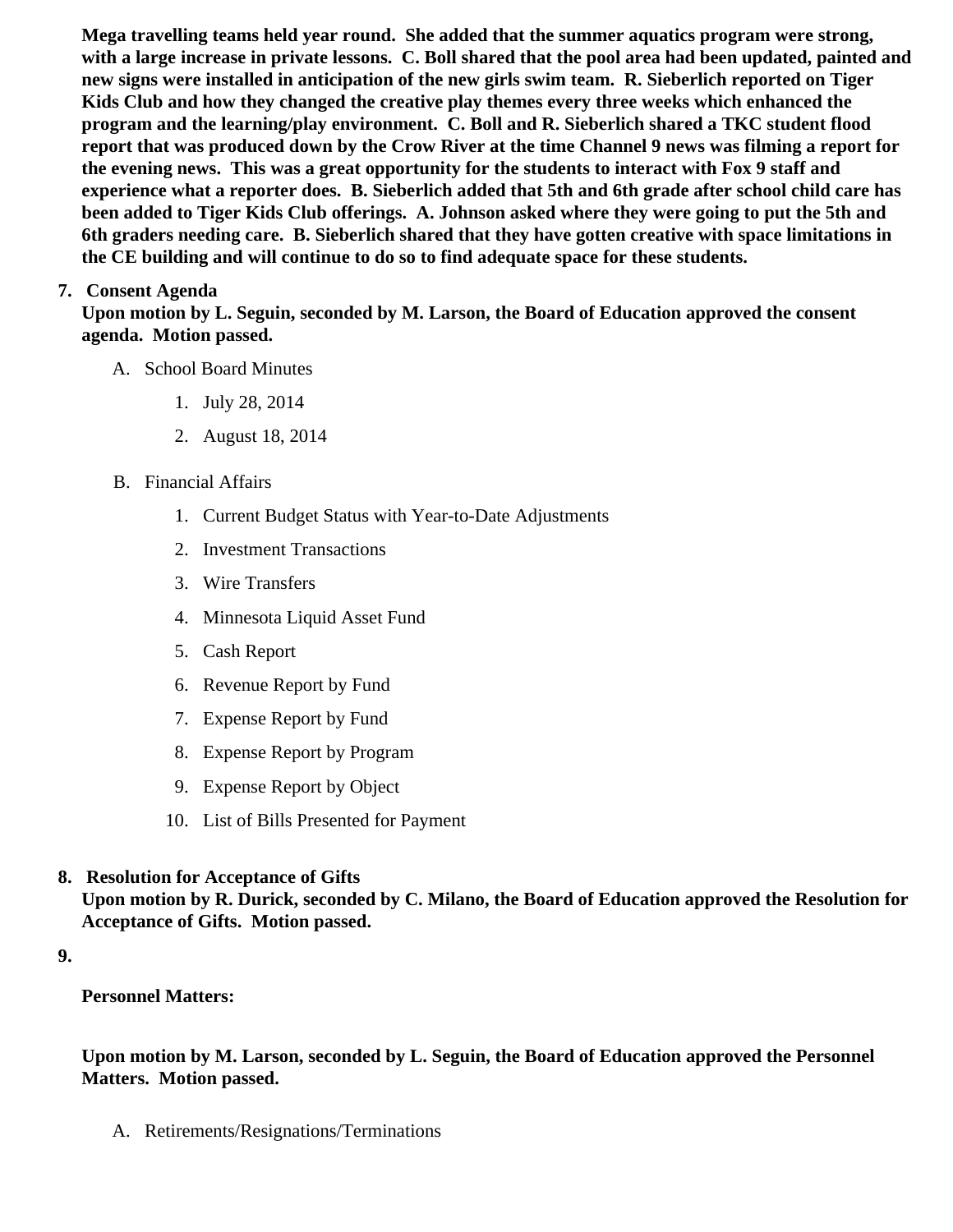- 1. Amy Gafkjen, DES Paraprofessional, resignation effective 08-13-14.
- 2. Erik Bergh, DMS Boys Soccer Coach, resignation effective 07-17-14 for the 2014-15 school year.
- 3. Katie Culviner, DMS Girls Basketball, Grade 7, resignation effective 08-12-14 for the 2014-15 school year.
- 4. Rachel Kunde, DMS Girls Basketball, Grade 8, resignation effective 08-04-14 for the 2014- 15 school year.
- 5. Lori May, COMM ED Gymnastics Coach, resignation effective 08-04-14.
- 6. Crystal Doss, COMM ED Custodian, resignation effective 08-08-14.
- B. Recommendations for Employment
	- 1. Tanya Musselman, DES .5 fte Early Childhood Special Education Speech/Language Pathologist, effective 08-25-14. Replaces Laurie Donayre who resigned.
	- 2. Peter Hayes, DMS .5 fte Physical Education, effective 08-25-14. Replaces long-term sub, Justin Lund.
	- 3. Ramona Eicher, DMS Special Education Long-term Substitue for Claire Austin who will be on family leave, effective 08-25-14 through 11-05-14.
	- 4. Leo Pospichal, DHS Special Education Long-term Substitute for Laura Holmquist who will be on family leave, beginning approximately 09-27-14 through 11-14-14.
	- 5. Jacqueline Currier, DMS Girls Soccer Coach, beginning 08-25-14. New position.
	- 6. Matthew Strobl, DHS Junior Varsitiy/Assistant Girls Swim Coach, beginning 08-11-14. New position.
	- 7. Janaki Burlet, DHS Junior Varsity Girls Soccer Coach, beginning 08-11-14. Replaces Laura MacLean who resigned.
	- 8. Jeremy Osterbauer, DMS 30/hr per week Custodian, beginning 08-12-14. Replaces Ryan Brumm who resigned.
	- 9. Joan Rud, DMS/DHS Head Cook, beginning 08-27-14. Replaces Pat Williams who retired.
	- 10. Heather Frach, COMM ED Fall Dance Camp Instructor, beginning 08-11-14.
	- 11. Samantha Wickland, COMM ED Fall Dance Camp Instructor, beginning 08-11-14.
	- 12. Joel Koenecke, COMM ED Football Student Aide, begining 07-15-14.
	- 13. Nathan Norman, COMM ED Football Student Aide, beginning 07-15-14.
	- 14. Alex Shaban, COMM ED Gymnastics Assistant Instructor, beginning 08-11-14.
	- 15. Isaak Erickson, COMM ED Tennis Student Aide, beginning 6-10-14.
	- 16. Nathan Petroski, COMM ED Tennis Student Aide, beginning 06-10-14.
	- 17. Ellen Heinonen, COMM ED Summer Volleyball League Official, beginning 06-10-14.
	- 18. Anika Paulson, COMM ED Summer Volleyball League Official, beginning 6-10-14.
	- 19. Shelby Seurer, COMM ED Summer Volleyball League Official, beginning 06-10-14.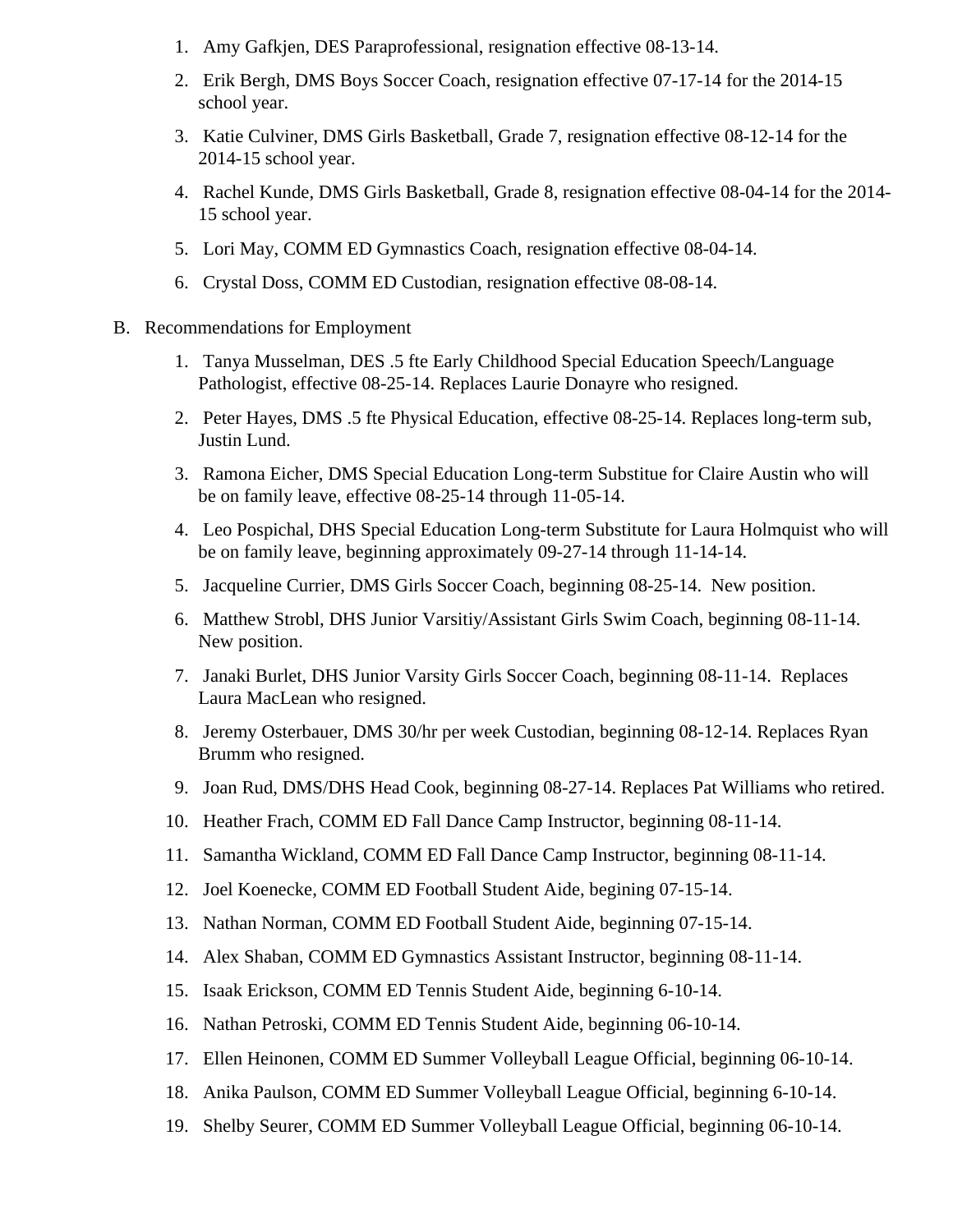- 20. Eli Jawonski, COMM ED Aquatics, beginning 08-19-14.
- C. Contract Changes/Approvals
	- 1. Kayla Hofstedt, DMS Special Education EBD. Contract revised to 1.0 fte, effective 08-25- 14 to replace John Anderson who resigned. Originally approved on 05-19-14 for .5 fte.
	- 2. Jacob Dorsey, DHS Special Education Teacher requesting lane change from BA+45 to BA+60. Effective 09-20-14.
	- 3. Linda Schmidt, DES Grade 1 Teacher requesting a lane change from BA+45 to BA+60. Effective 9-20-14.
- D. Leaves of Absence

#### **10. Public Comment: School patrons are given the opportunity to address the school board regarding items that are not on the agenda. All patrons will be asked to state their name and address for the record.**

### **11. Administrative Reports**

A. Superintendent

Superintendent Schoen reported that the district hosted 21 teachers during the New Teacher Workshops. He added that this was the largest group recently due to retirements, growth and transitions. He added that many professional development opportunities took place during the August Teacher Workshop days. M. Schoen shared an update on Tiger Trail and what needs to be completed before the beginning of school. M. Schoen added information about the newly updated mobile-friendly district website that was unveiled in August. He added that this change was made due to the number of district parents that access school information via a handheld device. M. Schoen shared that student representatives will return to board meetings beginning with the September meeting. The returning student representative is Abbey Hutchins and new member Thomas Grover will replace Alex Grant.

- B. Principals:
	- 1. Ms. Klinkner

Ms. Klinkner reported that 22 of 80 students that were invited attended the Targeted Services program this summer. She added that DMS has 6 new staff, 50 new students, 80 new lockers and they are still in need of desks and additional equipment to accommodate all the students. R. Klinkner shared that WEB orientation day was well attended, DMS Open House is Wednesday, August 27, and student council will offer dinner during the open house. R. Klinkner explained that DMS is moving away from using MAP testing and will begin using iReady. She added that training will be the week of August 25 and there will be a test run of iReady by the end of September. R. Klinkner shared that Cookie Dough Kick-Off will be first week of school, along with many other activities to get the students started for the year.

2. Dr. Heil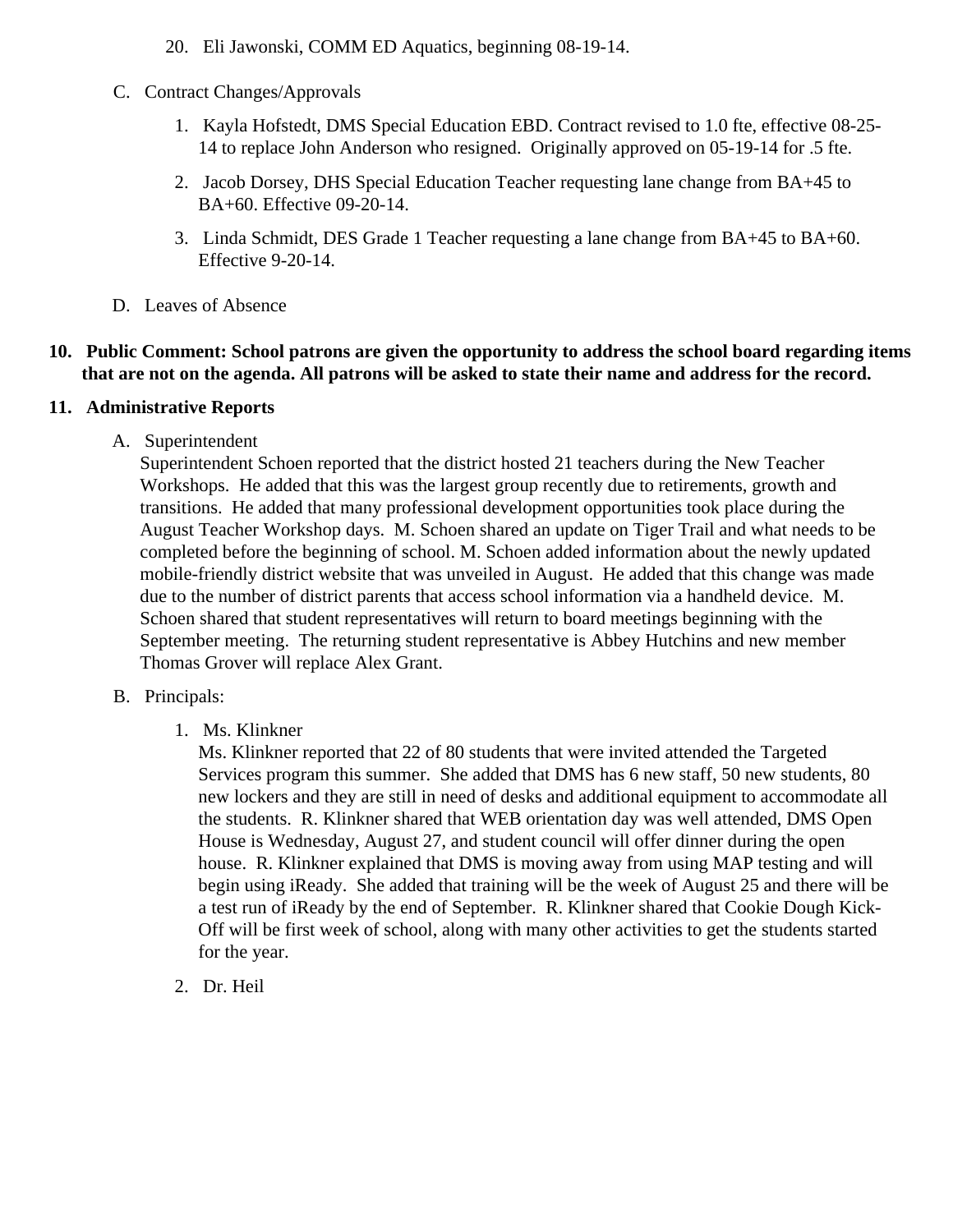Dr. Heil reported that staff was trained on mental health issues by Keely Swartzer and Ginny Scheulke during day one of teacher workshops. He added that Q-Comp training was facilitated and the process of educating students and how to optimize teaching opportunities in the classroom was covered. Dr. Heil shared information about the 3D printer that was purchased with a grant from the Central MN Arts Board. He added that the 3D printer will provide an artistic expression of engineering for students. He added that the DHS Open House will be held Wednesday, August 27, and presentations for new students and parents will also be held. Dr. Heil added that athletics is in full swing and the first girls' swim season is underway. Dr. Heil added that Google Education has been introduced in the high school and some staff have been trained to assist with the introduction of Google School district wide. He shared that the average ACT score for Delano High School was 24.2 again this year, which ranks Delano High School in the top 5% schools in Minnesota. He added that all juniors will take the ACT test in April this year and this school administered test can be used for college admission.

3. Mr. Schuler

Mr. Schuler reported that the first day of teacher's workshop for DES pertained to positive behavior support and interventions. He added that 18% of DES staff is new this school year, current enrollment at DES is 872 students, and 43 new students have enrolled. D. Schuler commended the DES custodial staff for the work that was accomplished at the elementary school this summer. He added that 157 students attended Kindergarten Orientation and they experienced what a day in the life of a kindergartener would be like. D. Schuler shared that the DES Open House for grades 1-4 will be Wednesday, August 27, from 4-6 p.m. and on Friday, September 5, DES will host the annual Outside Family Movie Night highlighting The Lego Movie. In addition, New Family Night will be on Thursday, September 11, at 6:30 p.m. D. Schuler reported that new DES pick-up procedures were shared with parents and additional information will be provided this week as a reminder. He added that the pick-up procedures have changed to acommodate safety concerns for the students. D. Schuler also stated that the Tiger Trail is a welcome addition to accommodate walkers and bikers more safely to DES.

C. Business Manager

Ms. Reeder reported that snow plowing quotes are due by 11:00 a.m. on Monday, September 8 and specifications for bids are available in the district office. She added that quotes will be reviewed and and vendor approval will take place at the September board meeting.

D. Community Education Director

Ms. Johnson reported that CE summer programs wrapped up Friday, August 22. The Fall Heritage Festival is coming up and the students that participated in CLIMB Theatre's camp this summer will be performing at the festival throughout the day. D. Johnson thanked the Delano Football Boosters for donating helmuts for the youth football program. She added that the fall community education brochure will be in mailboxes soon and invited community members to come see the MS fall play *Peter Pan* with performances on Thursday, September 5 through Saturday, September 7.

#### **12. Board Reports**

#### A. Wright Technical Center

R. Durick reported that he attended the last meeting on Tuesday, August 5, and WTC is preparing for the audit. He added that the Board is looking to change funding for the center to save on interest, which may equate to a savings for Delano Schools. The principal at WTC shared his goals with the Board which includes developing a video to help market WTC. R. Durick reported that 35 students will be attending WTC from Delano High School. M. Schoen added that the number that attends classes at WTC correlates with class sizes at DHS. R. Durick stated that a new class will be offered